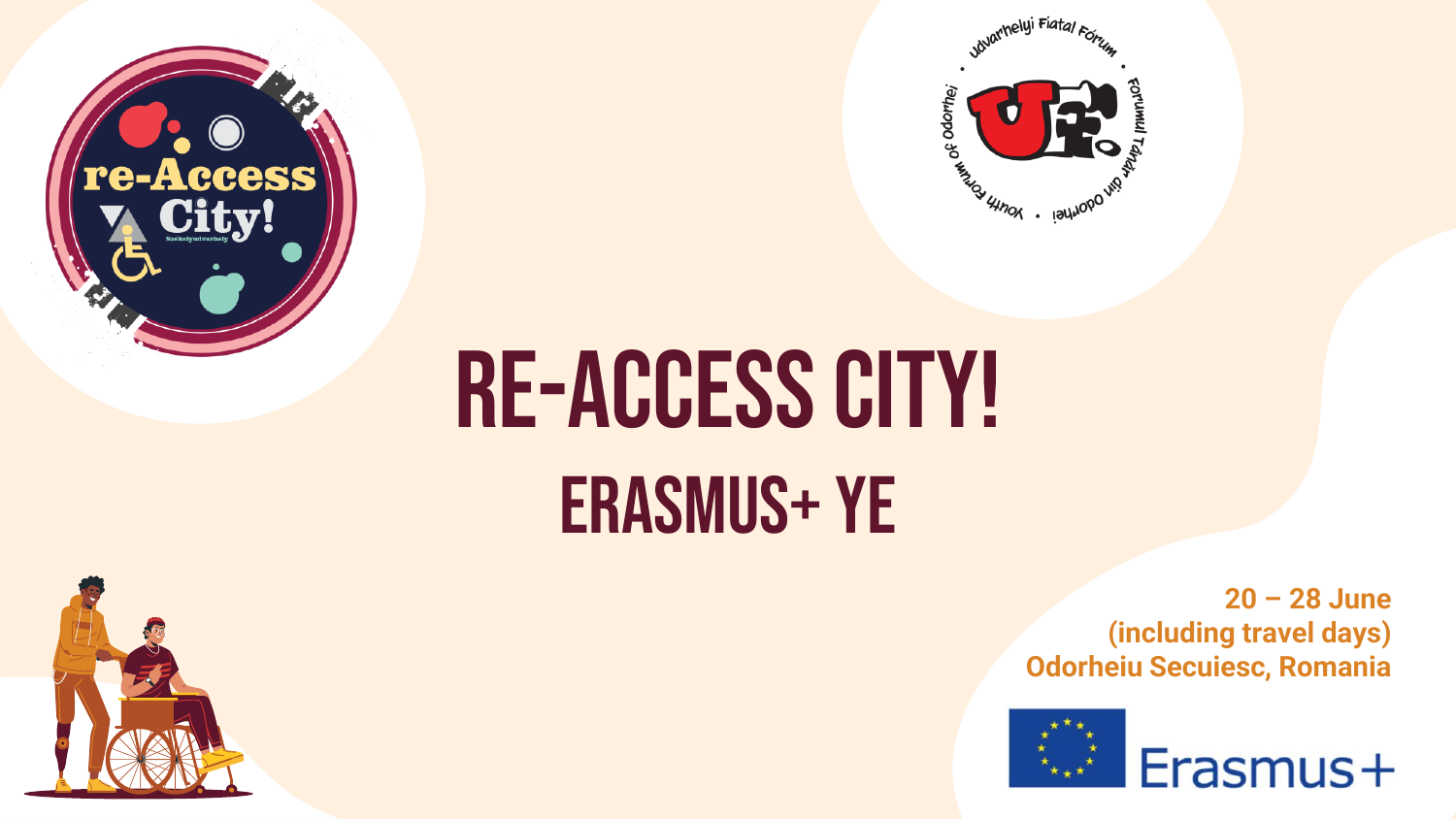

### ABOUT The project

The purpose of the Re-Access City! project cycle is to generate a positive change on the level of accessibility regarding cities, institutions and public services in Europe.

The objectives of the projects are to develop key skills, raise awareness and increase the empathy of young Europeans for the inclusion of people with disabilities, and their active involvement in joint efforts to improve the living conditions of people with disabilities in Europe.



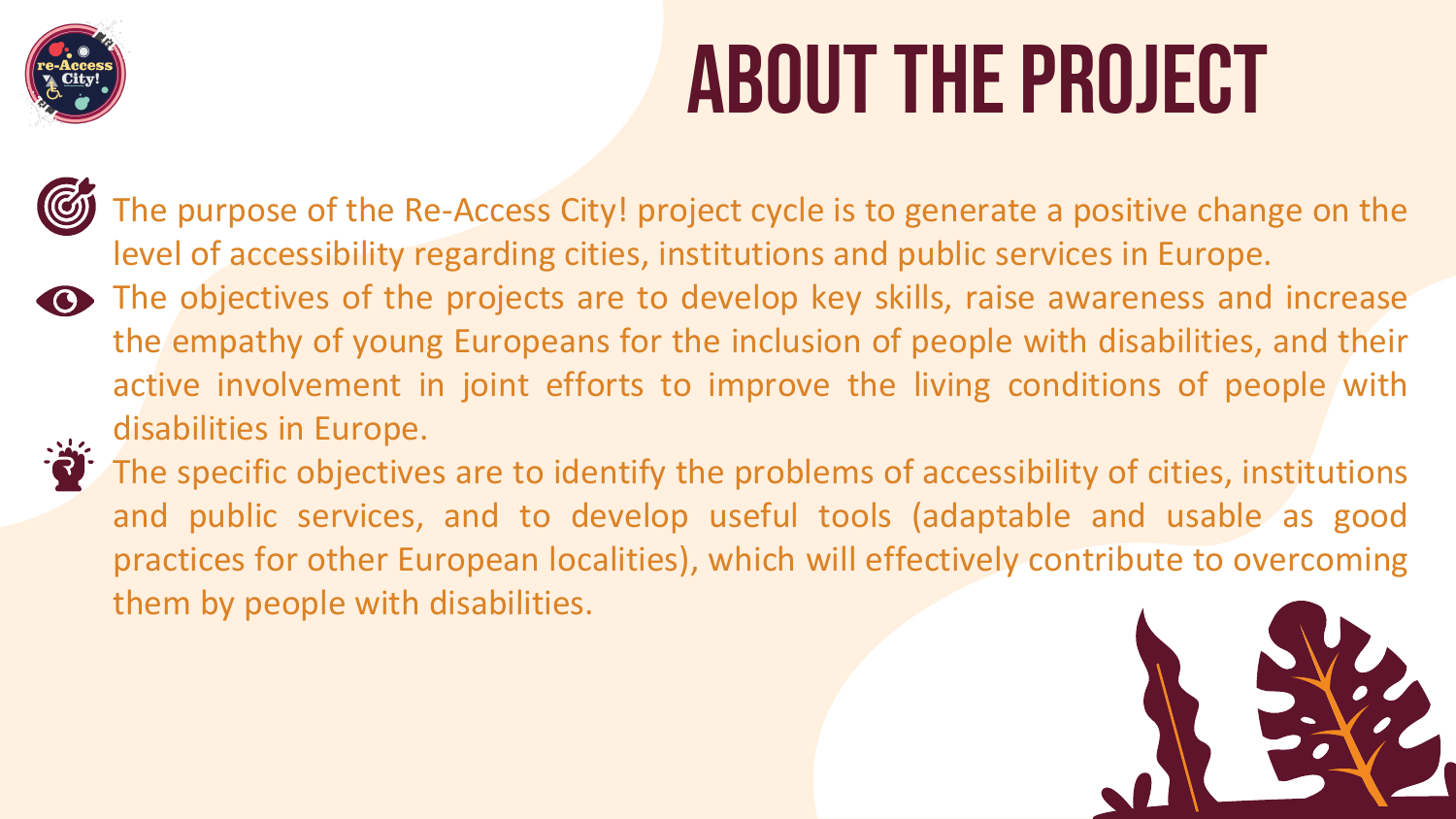





Between 20 and 28 June (including Travel days)

### THE W's



WHERE?

#### Romania, Odorheiu Secuiesc



54 young people aged Between 18-29 from 9 countries

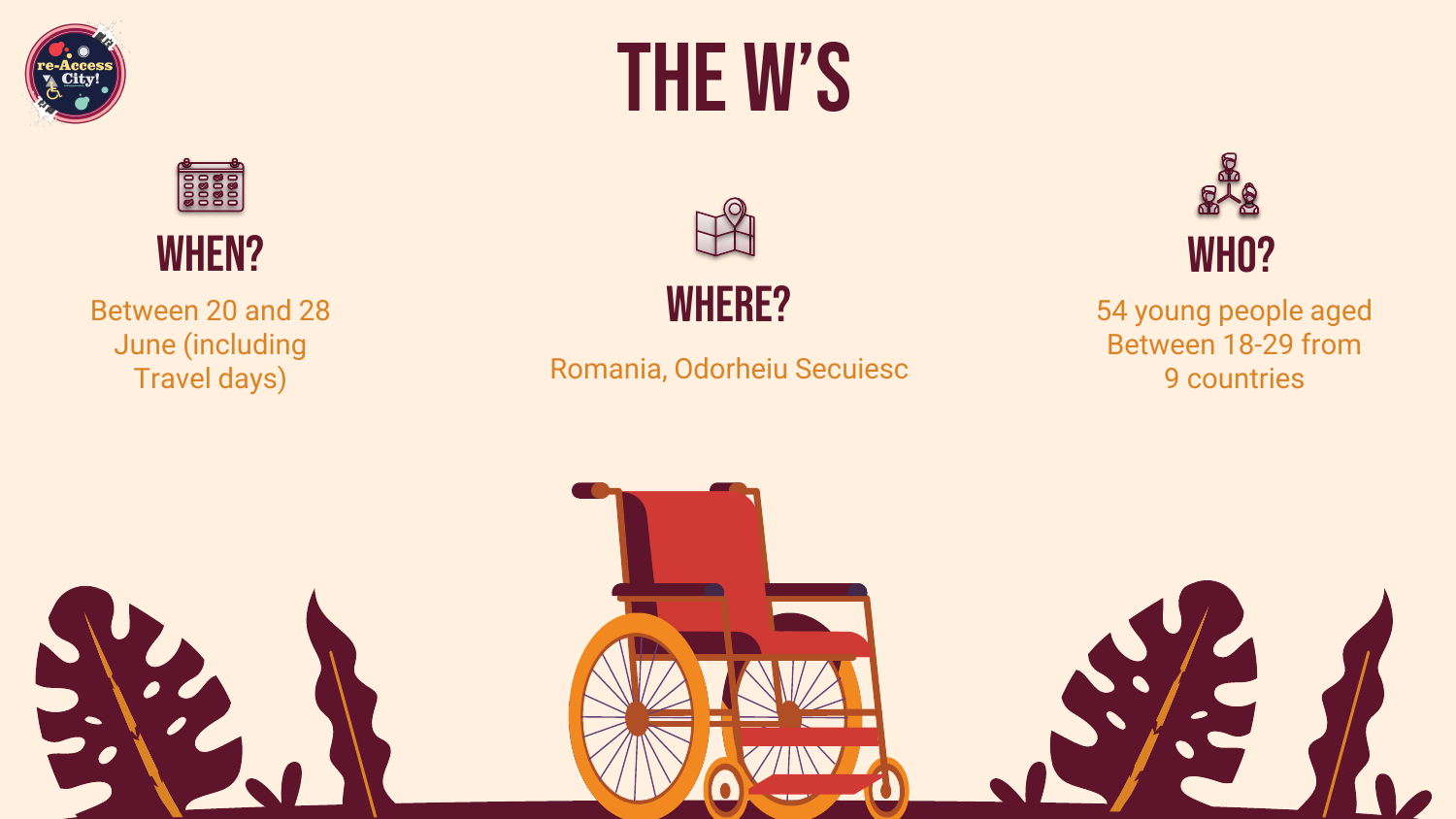

### **PARTNERS**

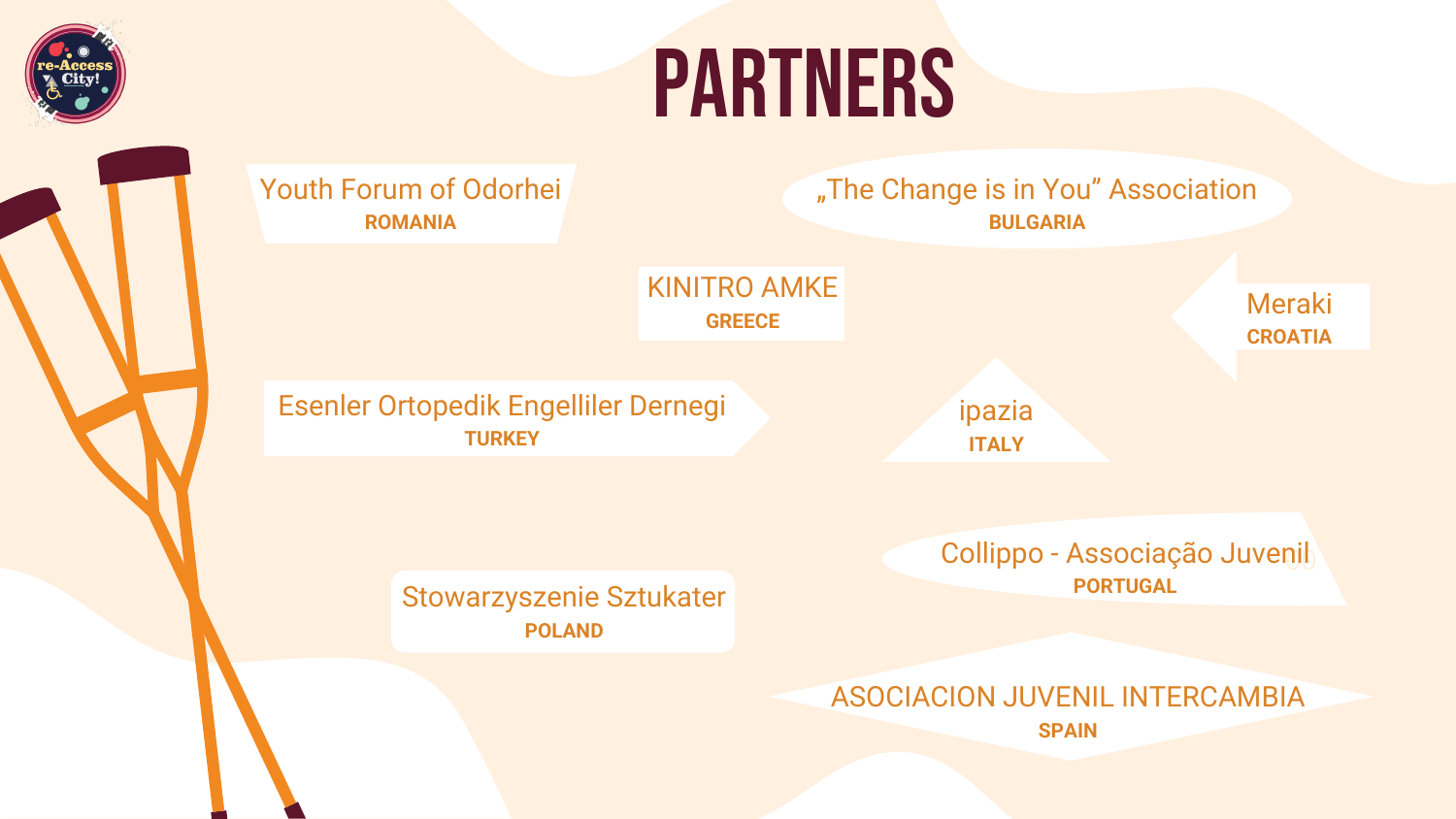

# Travel reimbursement

**The maximum amount you can spend for travel if you are from:**

- 
- 
- 
- 
- 
- 
- 
- 

● **Bulgaria 180 EUR/pers** ● **Croatia 275 EUR/pers** ● **Greece 275 EUR/pers** ● **Italy 275 EUR/pers** ● **Poland 275 EUR/pers** ● **Portugal 360 EUR/pers** ● **Spain 360 EUR/pers** ● **Turkey 275 EUR/pers**

**PLEASE CONSULT WITH US BEFORE BOOKING THE TICKETS**

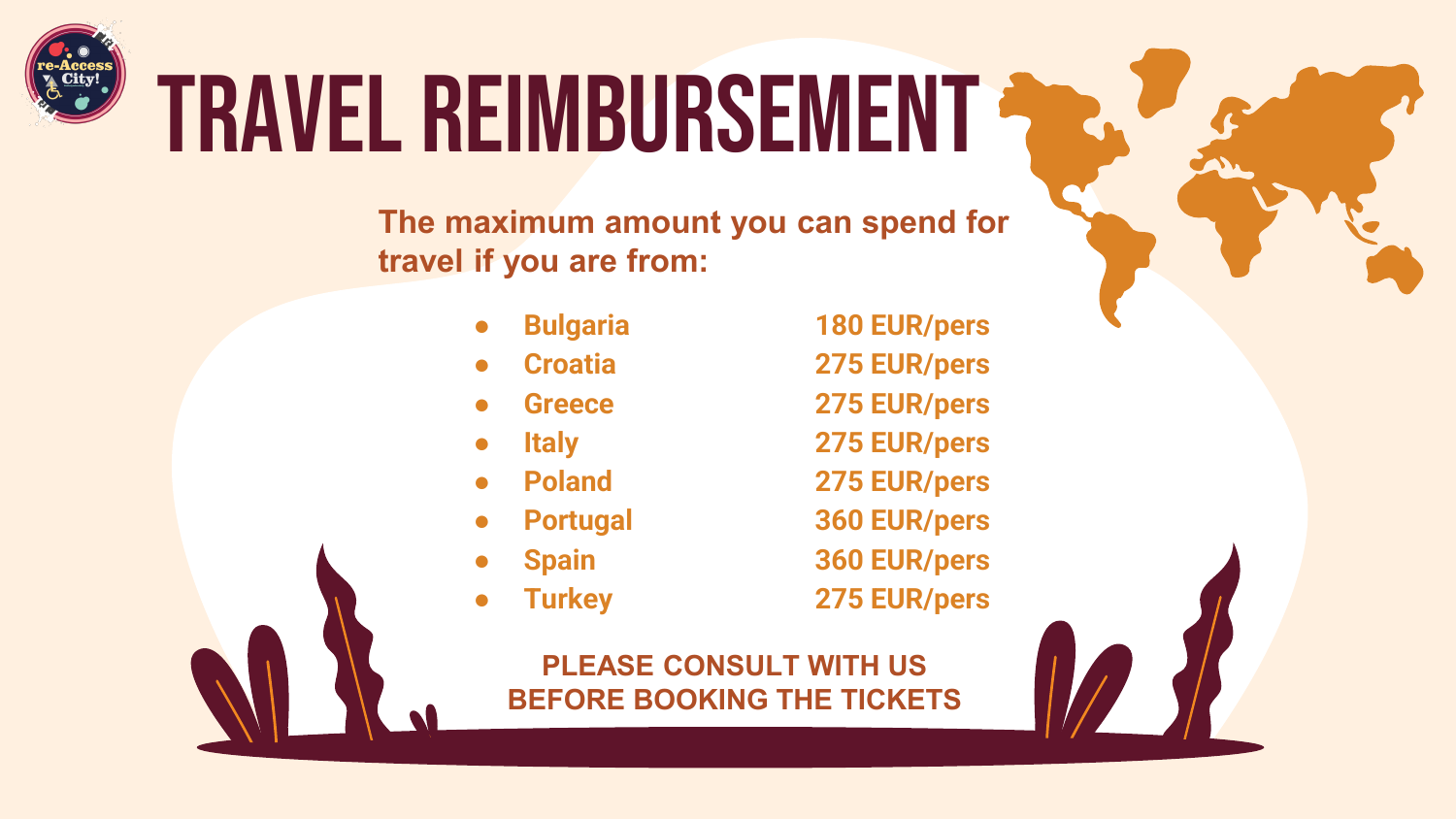



The project will be implemented in the framework of the EU Erasmus+ Program, the accommodation, food, visa fees (if you need an invitation letter please contact us at the following email address: uff@uff.ro) and training materials will befullycovered.

According to Erasmus+ financial rules (look at the sheet Limits of travelcosts), the travel expenses will be reimbursed to all participants after submitting necessary travel documents during the ACTIVITY (ORIGINAL TICKETS, BOARDING PASSES ETC.).

PLEASE DO NOT FORGET TO INFORM THE HOST ORGANIZATION ABOUT YOUR FLIGHTS/TRAVEL!

AFTER ALL PARTICIPANTS WILL ORGANIZE THEIR TRAVEL, WE WILL PROVIDE ALL THE NECESSARY INFORMATION ABOUT the transportation from the airport or from the train station they will arrive to theplace of venue (Székelyudvarhely/Odorheiu Secuiesc).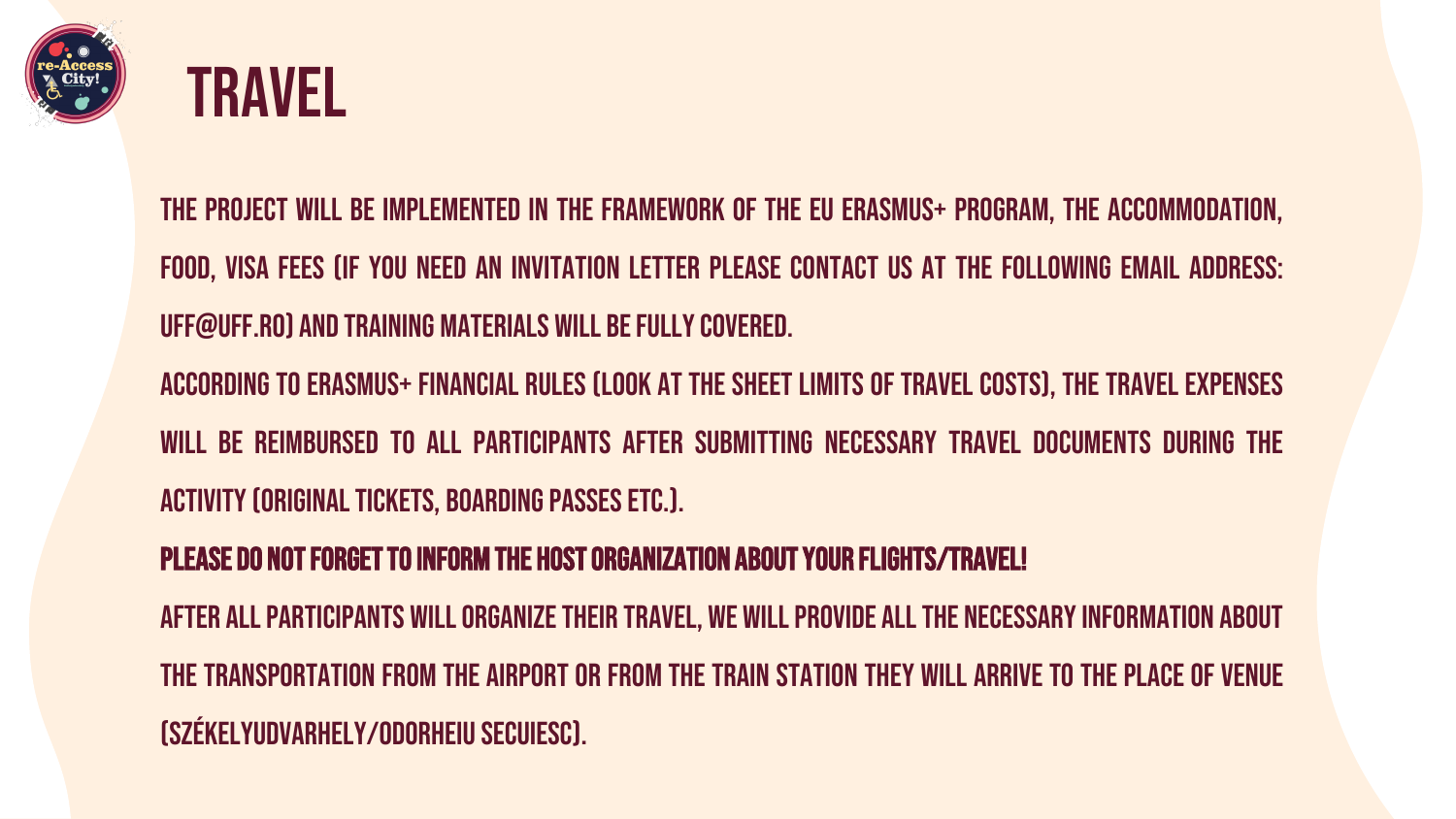



THE PREFERABLE AIRPORTS ARE **HENRI COANDĂ AIRPORT IN BUCHAREST (HTTP://WWW.**BUCHARESTAIRPORTS.RO/EN) OR AVRAM IANCU AIRPORT CLUJ NAPOCA (HTTPS://AIRPORTCLUJ.RO/).

BEFORE YOU PURCHASE YOUR FLIGHT TICKETS DO NOT FORGET TO INFORM US AND BUY THE TICKETS ONLY AFTER THE confirmation of the project coordinator. Please try as much as you can to organize your travel together/in groups bycountry.

IN ORDER TO GET THE REIMBURSEMENT, PLEASE KEEP ALL YOUR TRAVEL DOCUMENTS: INVOICES, ELECTRONIC TICKETS, **train tickets, original boarding pass etc.** In case of losing these, we will not be able to reimburse you.